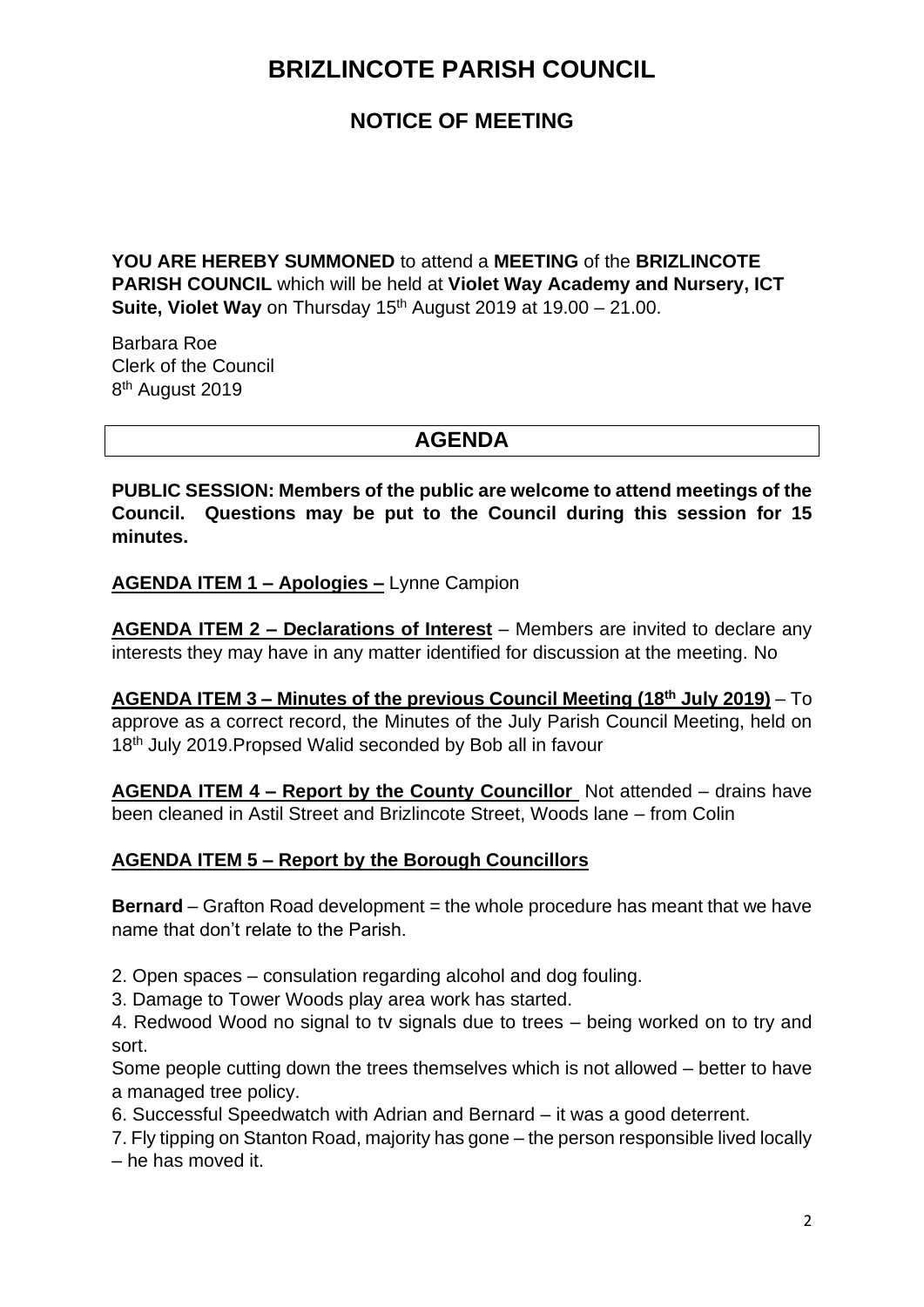## **NOTICE OF MEETING**

### **Colin**

**Nature Walk**- didn't get to do the bridge, cleared the walkway at the back of Tesco. Went to see Mrs Allen in Spring field villas. Went to see Tom Rimmington – Site Manager – the are making sure it doesn't happen again and are not taking responsibility. He has a meeting with Severn Trent – Kerry Walker. There is a problem with the sump, Severn Trent are going to clean it out and make sure the hydro break is ok. He thinks the trees along Grafton are causing silt to build up. He's been speaking to Emma Roberts at ESBC.

Problem with manhole cover off Trevalyan Way – tractor had knocked the cover – now sorted.

Planning applications re trees in Longford – No19 are separate trees – No 9 trees are too close.

Mr Bridges complaint – he was asked to provide photographic evidence which he did once only. They can then approach the contractor and sort out any problems.

**AGENDA ITEM 6 – Flooding in Grafton Road area** as reported above. Brian was told by one of the builders that all the water was going into the lagoon can Colin find out if that is true, which is ok if its working party. 10 foot wall – not retaining wall - but the soil the other side is about 6' – needs to be sorted. They are not going to use the front entrance they are going to use the side entrance too.

**AGENDA ITEM 7 – Naming of Road on Grafton Road Development site** – already discussed.

### **AGENDA ITEM 8 – Traffic Calming Measures**

No response from Highways – response received today from Lisa Hall – will meet a week today to discuss everything.

Through Speedwatch, the Police have agreed to provide 30mph stickers to put on bins etc.

**AGENDA ITEM 9 – Nature Walk** – future maintenance and urgent. Bridge needs repair – need a contract with someb

ody. Pathway – relies on too few people.Adrian should be wary of taking over maintenance of ESBC land. Bridge is dangerous. Colin is going to replace the two boards to repair the bridge.

**AGENDA ITEM 10– Parish Plan** – Leaflet drop go for an October Newsletter and include the leaflet. Need everybody's input – as per last issue – double the size. Parish Plan meeting in October – need to sort a date.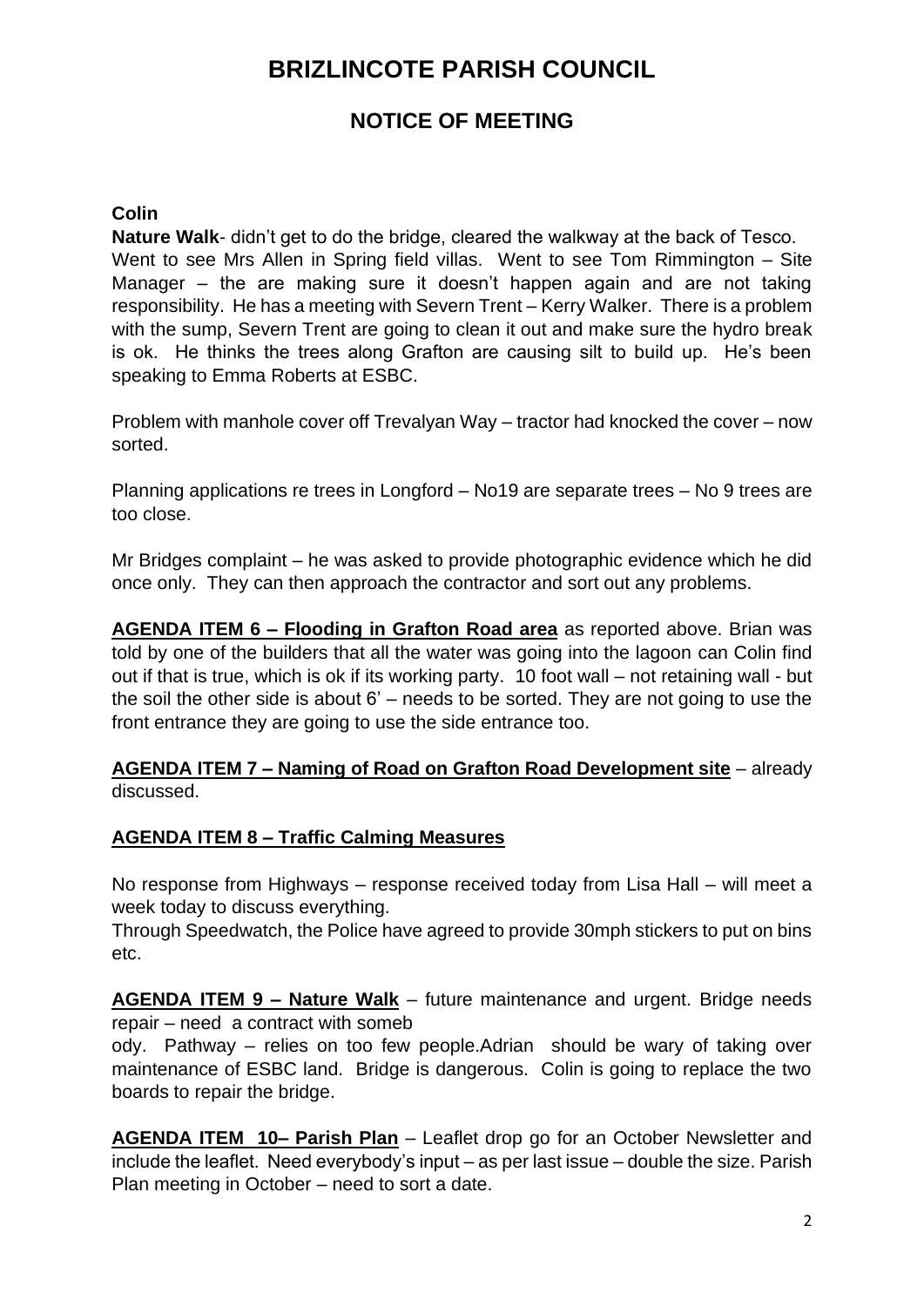## **NOTICE OF MEETING**

Karen proposes to use Pete, Adrian seconded all in favour. Copy to me by 10<sup>th</sup> meeting on 12<sup>th</sup>Karen to provide copy and circulate and discuss in the meeting on 19 September. Lynne – Christmas Competition?

**AGENDA ITEM 11 – Standing orders** – Councillors to agree Standing Orders – Proposed Adrian, seconded Brian and approved by all. Stay for the next three year unless there are any legislative changes – August 2022.

**AGENDA ITEM 12 – Newsletter Distribution List** (to include new volunteer and amend areas) Add Barry. Ask Pete to include distribution list with delivery

**AGENDA ITEM 13 – Brizlincote in Bloom** – winners and trophies. Voucher for Judge. Proposed Bob seconded by Walid and approved by all. Propose Rita for voucher and seconded Brian and approved by all.

**AGENDA ITEM 14 – Notice Boards** – prices and suppliers – Circulate to everyone.

**AGENDA ITEM 15 – Bill Warrilow Bench** – Cost of treatment and safety regulations -

Propose Bob and seconded Pete, agreed by all – paint, 3" brush, pots and gloves Brian to paint

**AGENDA ITEM 16 – Planning** – 3 applications queries on two – trees – Rita to look into for clarification. Greenvale – bedrooms above a garage – over-development – nothing to object to.

**AGENDA ITEM 18 – Defibrillator** – to discuss Awareness session. Contact name for Tesco in Karen's absence – well attended he was pleased with the numbers thanked the majority of the councillors for attending.

### **AGENDA ITEM 17 – Finance**

| <b>MONTHLY INCOME AND EXPENDITURE FOR AUGUST 2019</b> |                    |            |        |                                            |
|-------------------------------------------------------|--------------------|------------|--------|--------------------------------------------|
| <b>Receipts</b>                                       | <b>Expenditure</b> |            |        | <b>Details</b>                             |
|                                                       | <b>Net</b>         | <b>VAT</b> | Gross  |                                            |
|                                                       | 541.31             |            | 541.31 | Clerk's salary paid into bank              |
|                                                       | 51.09              |            | 51.09  | Clerk's expenses                           |
|                                                       | 0.53               |            | 0.53   | <b>Freepost for Questionnaire</b>          |
|                                                       | 134.98             |            | 134.98 | HMRC - Clerk's PAYE paid by standing order |
|                                                       | 165.00             | 33.00      | 198.00 | Community Heartbeat - Annual support       |
|                                                       |                    |            |        |                                            |
|                                                       | 892.91             | 33.00      | 925.91 | Total                                      |

Breakdown of Expenses 14.10 Postage